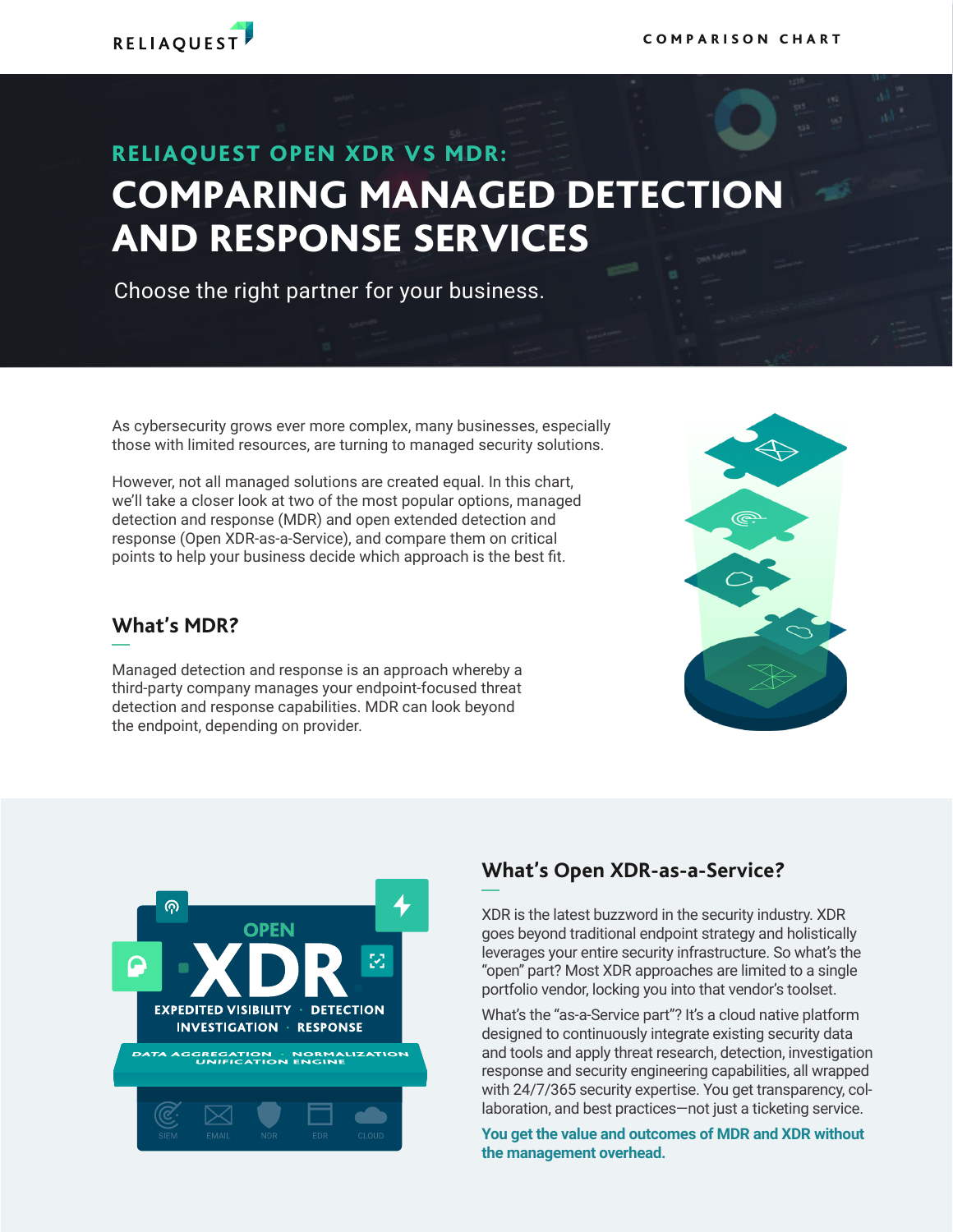

| <b>Capability</b>                                                                                                               | <b>ReliaQuest</b><br><b>GreyMatter Platform</b><br><b>Open XDR-as-a-Service</b>                                                                                                                                         | <b>MDR</b>                                                                                                                 |
|---------------------------------------------------------------------------------------------------------------------------------|-------------------------------------------------------------------------------------------------------------------------------------------------------------------------------------------------------------------------|----------------------------------------------------------------------------------------------------------------------------|
| 24/7/365 SOC support                                                                                                            | Global support that includes threat<br>detection and research, incident<br>response, and security engineering                                                                                                           | Often has only in-region, incident<br>response support                                                                     |
| SaaS/cloud-native platform                                                                                                      | SaaS-native platform that can<br>leverage cloud, hybrid, or on-prem<br>security data sources                                                                                                                            | SaaS platform with support typi-<br>cally for on-prem or<br>cloud data sources                                             |
| <b>Environment-specific</b><br>detection content                                                                                | Continuously curated<br>signature and behavior-based<br>detection content tuned for your<br>technology stack, industry, and<br>business needs                                                                           | Broad IOC rule sets                                                                                                        |
| <b>Threat intelligence feeds</b>                                                                                                | A threat intelligence platform (TIP)<br>that curates, scores, augments, and<br>deploys threat feeds across your<br>environment complemented by a<br>threat research team identifying and<br>containing emerging threats | Various open source or<br>proprietary threat feeds, often<br>uncorrelated, creating noise and<br>false positives           |
| <b>Reduced alert noise</b>                                                                                                      | Automated aggregation,<br>escalation, and resolution of alerts,<br>driving to 89% reduction in alerts,<br>both false positives and duplicates                                                                           | Alerts escalated to your team<br>with no context or background; no<br>scrubbing of duplicates, creating<br>noise vs. value |
| <b>Transparency of process</b><br>and tools                                                                                     | Full visibility and transparency into<br>the detection, investigation, and<br>response process                                                                                                                          |                                                                                                                            |
| <b>Metrics that matter for</b><br>board-ready reporting                                                                         | Reporting on MTTR and KPIs, and<br>benchmarking against similar<br>organizations for visibility, team<br>performance, and tool efficacy via<br>the patented Security Model Index                                        | Reporting based on number<br>of alerts                                                                                     |
| <b>Solutions that can immediately</b><br>improve the efficacy and<br>efficiency of existing SOC technol-<br>ogies and processes | Customers see ROI in 30 days                                                                                                                                                                                            | Deploy monitoring agents immedi-<br>ately, but tuning and effective alert<br>triage take time                              |
| <b>Customer Success Manager</b>                                                                                                 | CSM regularly meets with your<br>team to track progress, triage<br>issues, update roadmaps, and<br>recommend next steps. You have<br>direct access to the SOC for on-<br>demand expertise.                              |                                                                                                                            |



Make Security Possible™

 $(800)$  925-2159

Copyright © 2021 ReliaQuest, LLC. All Rights Reserved. ReliaQuest, RQ, and the ReliaQuest logo are trademarks or registered trademarks of ReliaQuest, LLC, or its affiliates. All other product names and/or slogans mentioned

 $\boxtimes$  info@reliaquest.com

www.reliaquest.com